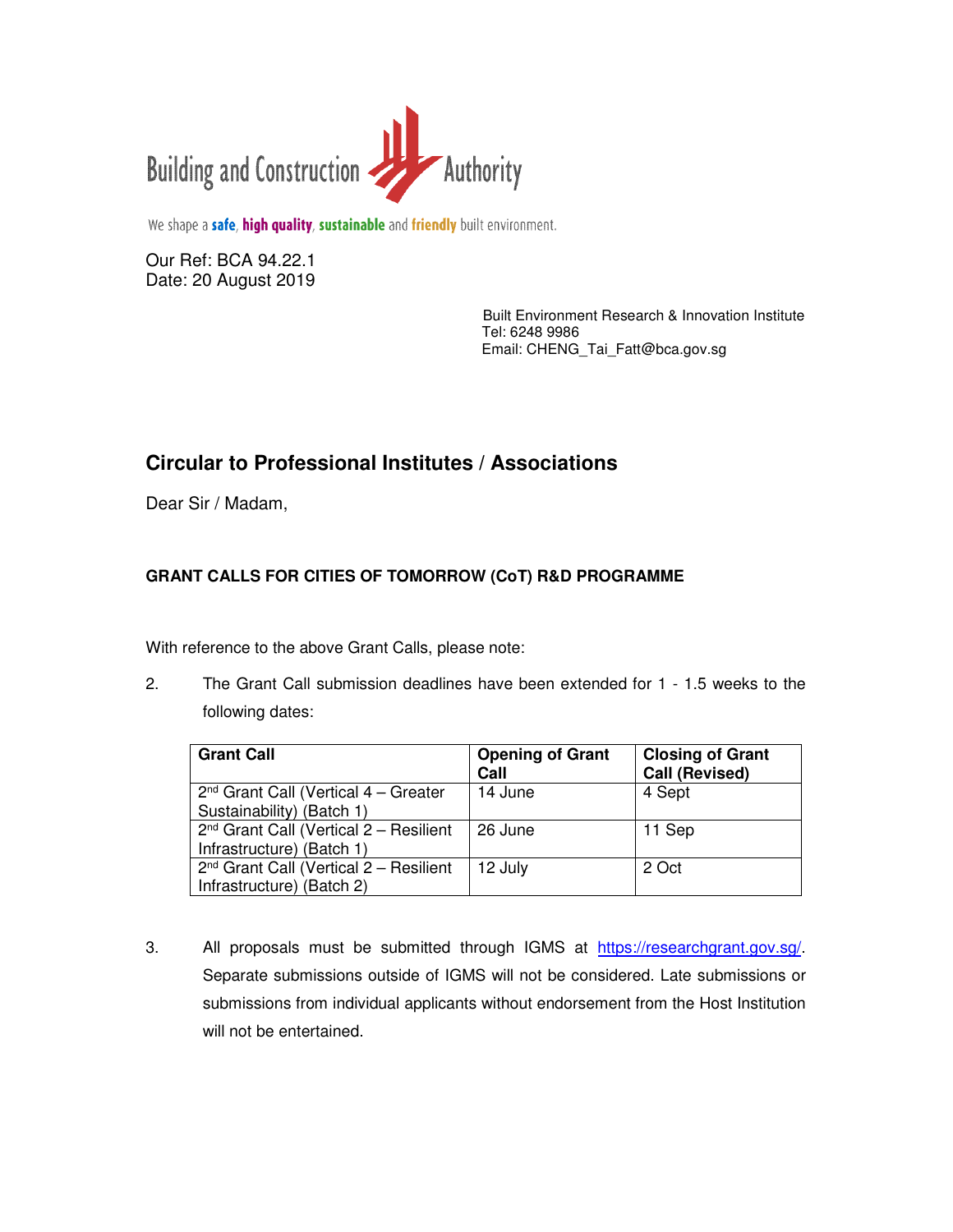4. For enquiries, please email to **both** cot submission@mailbox.hdb.gov.sg and BCA\_COT@bca.gov.sg.

Thank you.

**Signal Strain Strain Strain Strain Strain Strain Strain Strain Strain Strain Strain Strain Strain Strain Strain** 

CHENG TAI FATT MANAGING DIRECTOR BUILT ENVIRONMENT RESEARCH & INNOVATION INSTITUTE BUILDING AND CONSTRUCTION AUTHORITY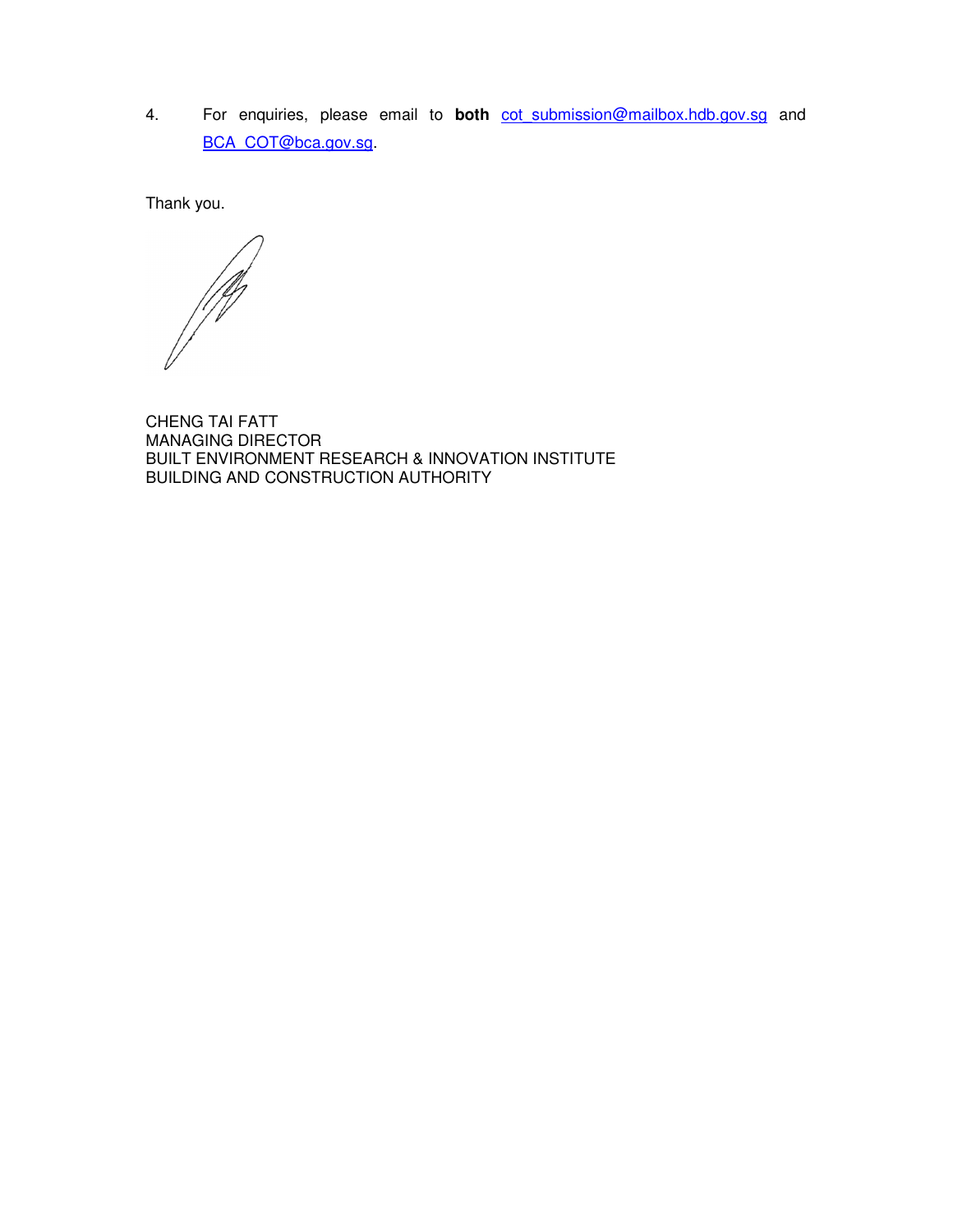## **DISTRIBUTION (via e-mail only):**

President Association of Consulting Engineers, Singapore (ACES) 18 Sin Ming Lane #06-01, Midview City Singapore 573960 Email: secretariat@aces.org.sg

President Board of Architects (BOA) 5 Maxwell Road 1st Storey Tower Block, MND Complex, Singapore 069110 Email: boarch@singnet.com.sg

**President** Institution of Engineers, Singapore (IES) 70, Bukit Tinggi Road Singapore 289758 Email: rickie.teo@iesnet.org.sg

President Real Estate Developers' Association of Singapore (REDAS) 190 Clemenceau Avenue #07-01 Singapore Shopping Centre Singapore 239924 Email: geoklee@redas.com; celine@redas.com

President Singapore Contractors Association Limited (SCAL) Construction House 1 Bukit Merah Lane 2 Singapore 159760 Email: esther@scal.com.sg; huiqin@scal.com.sg

President Singapore Institute of Architects (SIA) 79 Neil Road Singapore 088904 Email: cijc@sia.org.sg

**President** Society of Project Managers (SPM) Macpherson Road PO.Box 1083 Singapore 913412 Email: societyofprojectmanagers@gmail.com

President Singapore Institute of Building Limited (SIBL) 20 Maxwell Road, #08-06 Maxwell House, Singapore 069113 Email: josephine@sibl.com.sg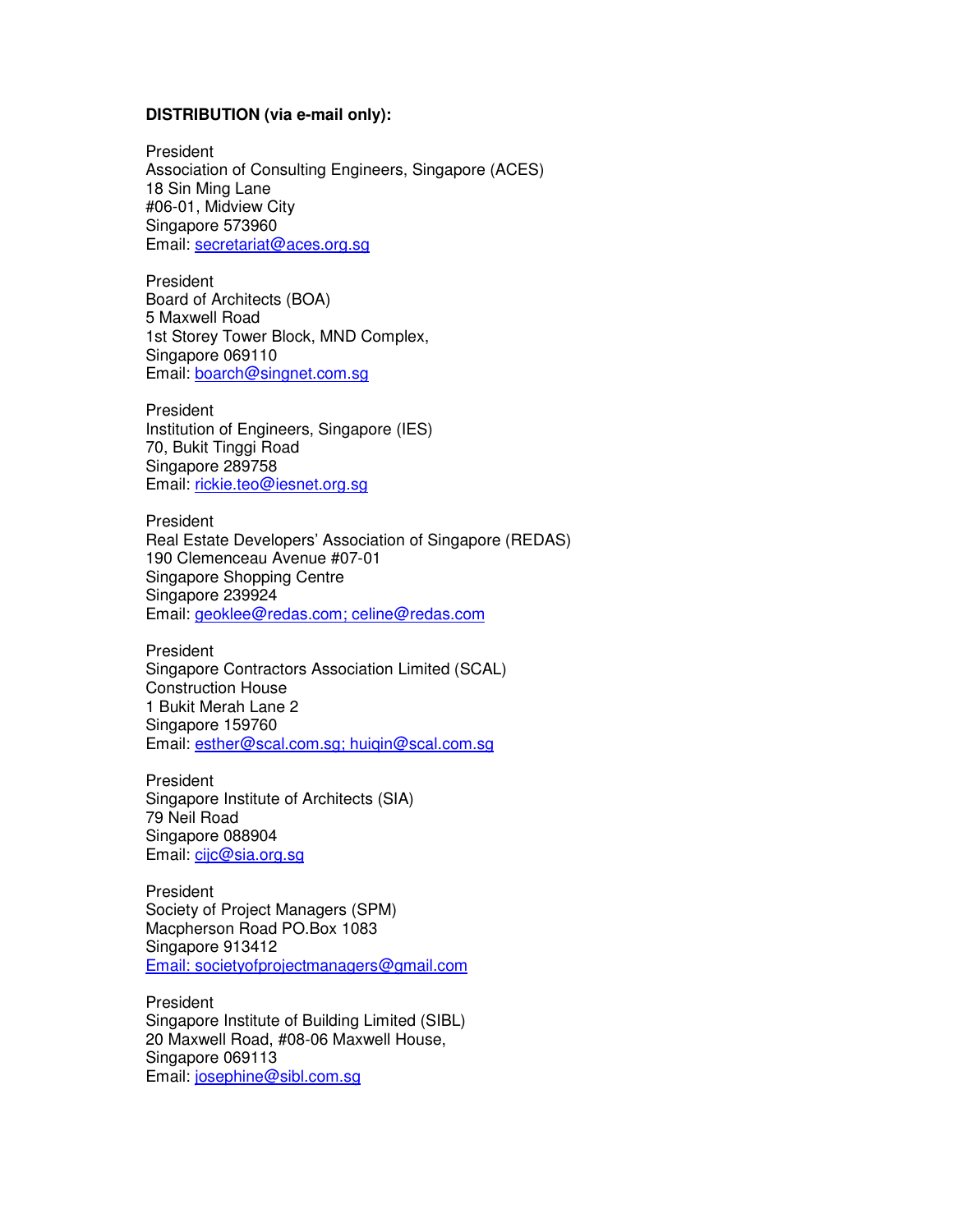President Singapore Institute of Surveyors & Valuers (SISV) 110 Middle Road #09-00 Chiat Hong Building Singapore 188968 Email: dina@sisv.org.sg; qs-cijc@sisv.org.sg

President Singapore Structural Steel Society (SSSS) 1 Liang Seah Street #02-11/12 Liang Seag Place Singapore 189022 Email: secretariat@ssss.org.sg

President Prestressed & Precast Concrete Society (PPCS) 89 Short Street Golden Wall Centre #08-07 Singapore 188216 Email: admin@ppcs.org.sg

President Professional Engineers Board, Singapore (PEB) 52 Jurong Gateway Road #07-03 Singapore 608550 Email: registrar@peb.gov.sg

**Director** Building and Infrastructure Defence Science & Technology Agency 1 Depot Road Defence Technology Tower A Singapore 109679 Email: oyewhing@dsta.gov.sg

**Director** Infrastructure and Facility Services Division Ministry of Education 1 North Buona Vista Drive Office Tower Level 9 Singapore 138675 Email: eng\_wee\_tong@moe.gov.sg

Deputy Chief Executive Officer (Building) Housing & Development Board (HDB) 480 Lorong 6 Toa Payoh HDB Hub Singapore 310480 Email: **SNG Cheng Keh@hdb.gov.sg**